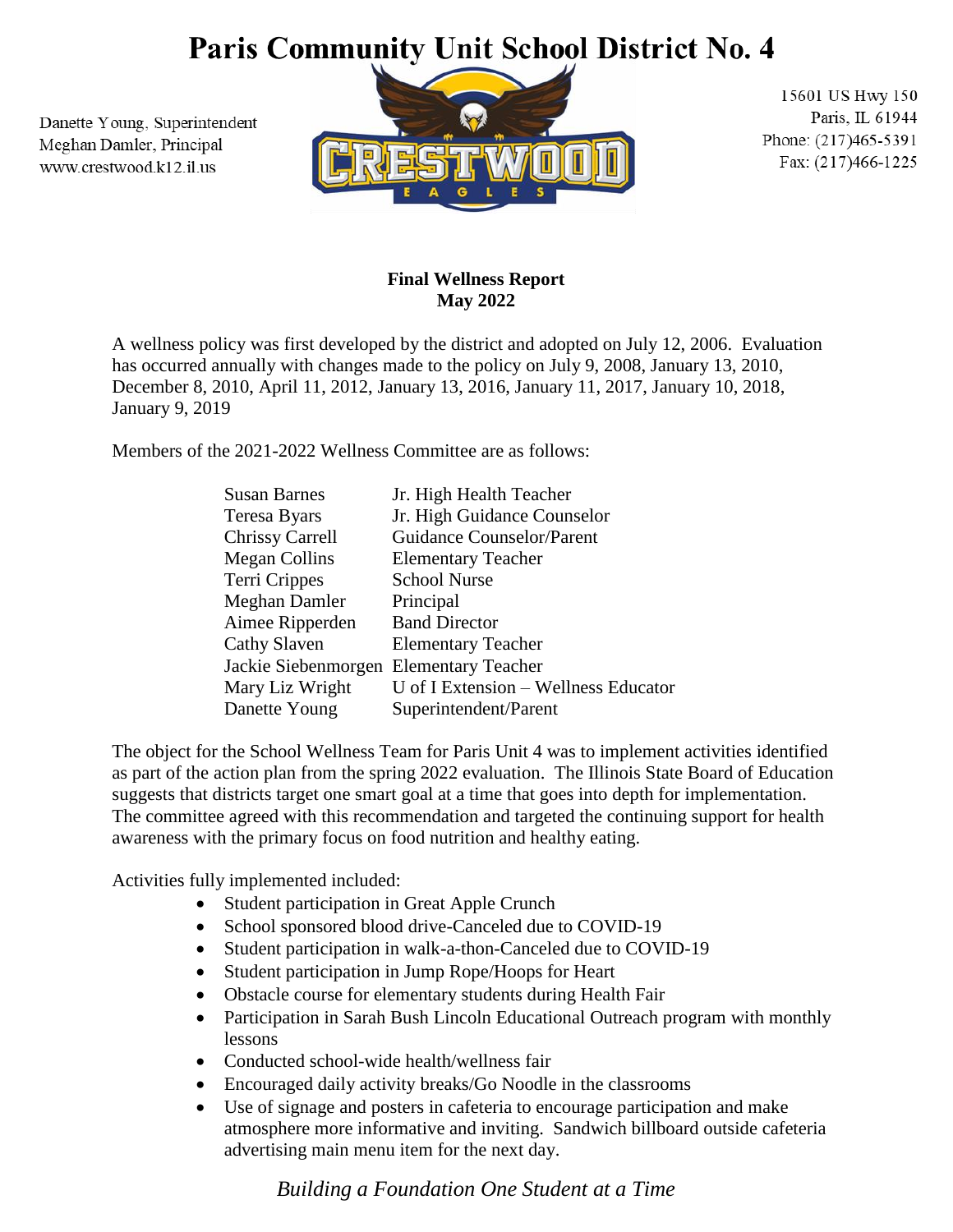- Reduced amount of wasted food in the cafeteria.
- Provided lessons on why drinking milk is important.
- Students participated in lessons on reading nutritional labels and developing meal plans.
- Participated in lessons on hidden sugar content.
- Read the next day's lunch menu with the daily announcements.
- Participated in Smarter Lunches. Breakfast and lunch was provided free of charge to all students due to a Federal grant.
- Shared wellness tips from U of I Bathroom Buzz.
- Elementary staff used community resources to promote health and wellness curriculum with students through Healthy Kids Program.
- Junior High students participated in Workout Wednesdays and Yoga during physical education class.
- Elementary students participated in yoga during character education.
- Planned Girl EmPOWER Conference for fourth through eighth grade girls to encourage confidence and self-worth. – Canceled due to COVID-19
- Junior High discussion on suicide awareness.
- The CARE Coalition provided guest speakers on drug prevention, bullying, and suicide. – Canceled due to COVID-19
- Provided food deliveries to students in need.
- Provided free hygiene products to families in need.
- Provided mental health assistance information for parents.
- Music classes use movement for musicals and classroom lessons to actively engage students.
- Mask breaks occurred frequently throughout the school year. This enabled students to go outside more often and move about.
- Due to COVID-19 students and staff put extra emphasis on hand washing and disinfecting objects and surfaces.
- The Edgar County Public Health Department presented four different lessons on the dangers of vaping to all junior high students.
- The school nurse presented a puberty talk to  $5<sup>th</sup>$  grade girls. (We plan to do this earlier in the year and possibly add  $4<sup>th</sup>$  grade girls.)

In accordance with 7 CFR 210.21©, a Local Education Agency that participates in the National School Lunch Program (NSLP) and/or School Breakfast Program (SBP) must establish a Local Wellness Policy for all schools under its jurisdiction. As of June 30, 2017, Local Wellness Policies must meet the minimum requirements set forth in the Final Rule: Local School Wellness Policy Implementation Under the Healthy, Hunger-Free Kids Act of 2010.

A thorough evaluation of the district's current wellness policy was in 2021 by comparing the district's policy to the ISBE model policy, identifying strengths and weaknesses, and developing an action plan to address the weaknesses. The areas of student wellness include good nutrition and physical activity. Identified strengths and weaknesses were evaluated and new ones identified. The action plan was updated to reflect the goals accomplished and the items of focus for next school year.

## **Current Policy vs. ISBE Model Policy**

*Building a Foundation One Student at a Time*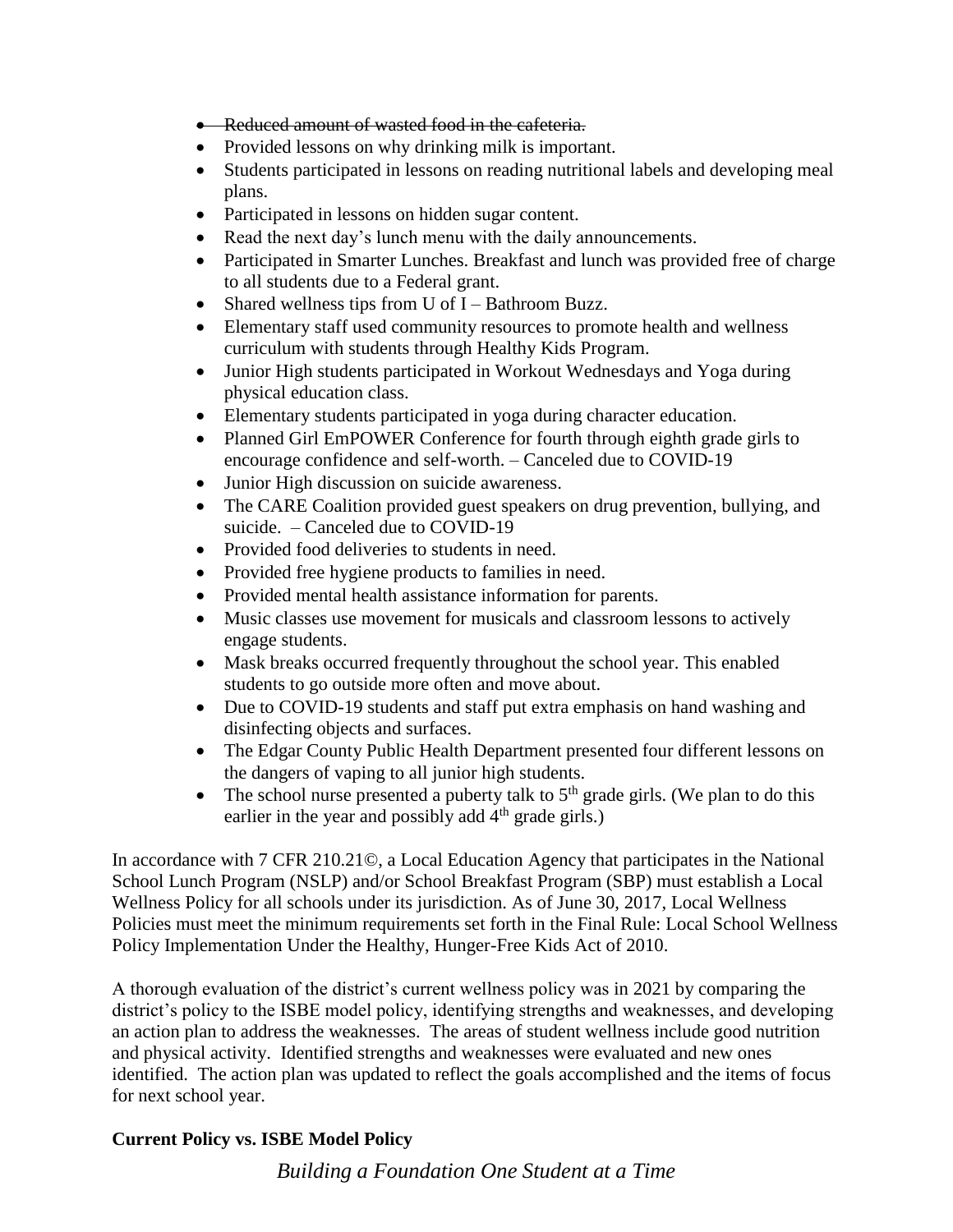- The current policy has a belief statement, intent, and rationale contained in one summary statement section. The district statement is briefer, but has the same intent.
- District nutritional goals and physical activity goals are not as specific as the model, but carry the same intent.
- District policy does not contain a section on other school-based activities goals.
- District nutrition guidelines are very similar to the model policy.
- District guidelines for meals are very similar to the model policy.
- The district monitoring and community input are not as detailed as the model policy, but similar in intent.

## **Identified Strengths**

- The district has P.E./Health for all students with a certified teacher.
- The lunch program is in full compliance with all county, state, and federal laws.
- The food service provides healthy lunch choices meeting nutritional content and standards. Students have several choices.
- Health and wellness are taught K-8.
- The school facility is made available to outside groups for physical activity as permissible.
- The district has formed working partnerships with local agencies such as Horizon Health, Edgar County Public Health Department, Rec Center, HRC, American Heart Association, Red Cross, and other community groups like fire, police, pharmacies, U of I Extension, etc.
- Students and staff participate in activities such as Jump Rope for Heart and the American Red Cross Blood Drive.
- The district employs two full time guidance counselors to help with mental health and wellness issues.
- The school has good outdoor physical spaces and choices with playground, track, outdoor basketball courts, open spaces, soccer field, etc.
- The school has a gym, cafeteria, and basement to use for indoor physical activities.
- The school often uses rewards involving physical activity.
- The school has developed an awareness of wellness issues within the school setting.
- The school has developed programs to help with parent awareness.
- The use of healthy snack is encouraged.
- Healthy snacks are provided during testing.
- Informational flyers are sent home to encourage healthy habits especially during testing.
- The nutritional content of the main food entree is shared daily with students and parents.
- Activity breaks are encouraged. Many teachers use Go Noodle to help promote physical movement.
- Have reduced the amount of wasted food in the cafeteria.
- Conducted school-wide health/wellness fair with student nutritional projects on display and community participation tables including Edgar County Public Health Department (WIC), Edgar County Dental Clinic (informational material), Horizon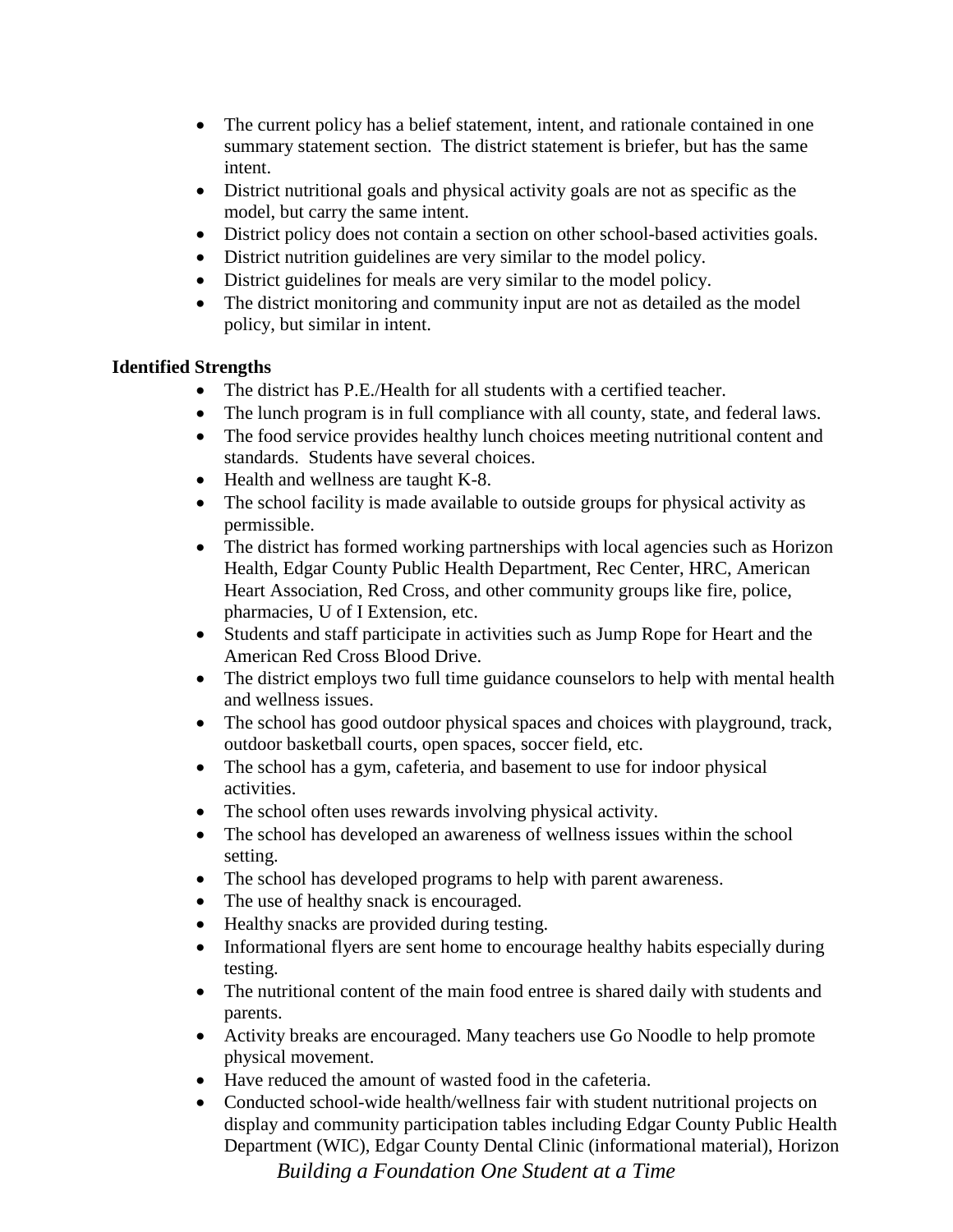Health Ambulance Service, and Horizon Health Emergency Medical Service. Physical Therapy

- Elementary students participated in Fire Safety Week.
- Elementary students participated in activities on dental health and handwashing.
- The district offered an Employee Assistance Program to all employees to receive mental health resources.
- Several professional development opportunities were offered to staff including Mental Health First Aid Training, CPR, and AED, Narcan Training, Stop the Bleed Training, Epi Pen Training, etc.
- Students receive 5 mental health days.
- We have a fulltime RN at school.
- Elementary students participate in an end of the year track meet.
- $\bullet$  4<sup>th</sup> grade students participate in mindful mornings with Mrs. Carrell.

#### **Identified Weaknesses**

• The health curriculum K-6 is not comprehensive, however the school nurse will continue to send curriculum resources for staff members to use in their classroom instruction from the American Heart Association and the American Red Cross.

Based upon the identified strengths and weaknesses, the primary target goal for the 2022-2023 school year will be the continuing support for health awareness. The primary focus will continue to be food nutrition and healthy eating. This will be combined with continued development of a comprehensive health/nutrition curriculum K-8 to go along with district and state standards. The action plan reflects this goal and objectives.

#### **Plan of Action**

- Continue work on filling in gaps that exist from grade level to grade level on health/wellness curriculum as suggested by state standards or common core goals.
- Establish a monthly or bi-monthly topic of interest around a wellness theme and coordinate school-wide with Jr. High health classes providing leadership for elementary classes and activities.
	- o September Physical Activity
	- o October Great Apple Crunch
	- o November Nutritional Content/Healthy Eating
	- o December/January Mental Health Value Self (tie to New Year's resolution)
	- o February Jump Rope for Heart/Hoops
	- o March Dental Education
	- o April Blood Drive
	- o May Wellness Fair/Obstacle Course/Learning Fair
- Participate with Sarah Bush Lincoln Educational Outreach program for the fruit/veggie car that conducts monthly lessons on nutrition.
- Possibly expand Jump Rope for Heart to additional grade levels and move to the fall, as when we have this and the walk-a-thon/health run close together; it is difficult to collect money for both.